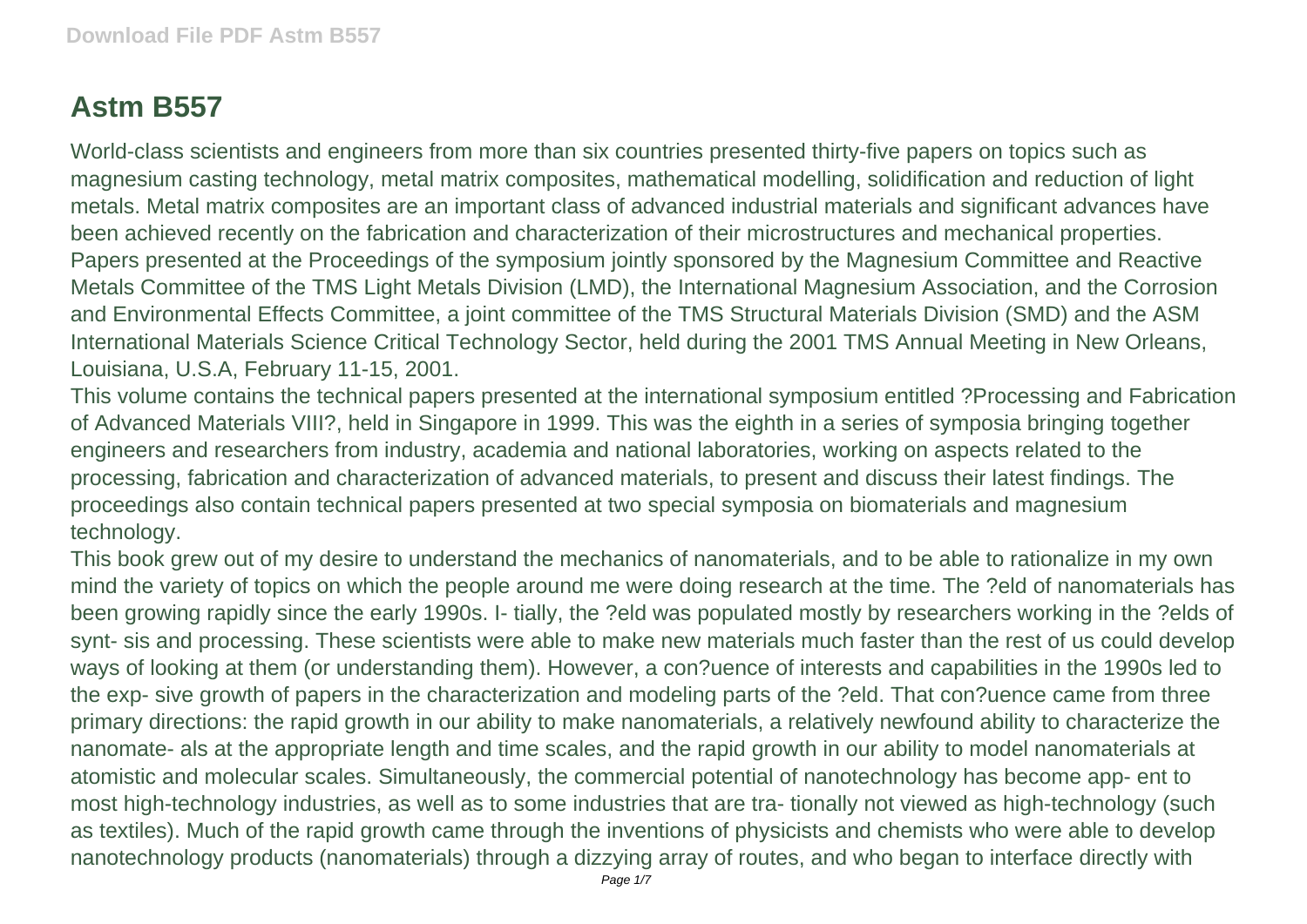biological entities at the nanometer scale. That growth continues unabated.

This book covers the technology of inspection of metals, the main emphasis on final part inspection at the manufacturing facility or on receipt at the user's facility. The unique feature of this book is that it provides an intermediate level introduction to the different methods used to inspect metals and finished parts and a more detailed review of the specific inspection methods for important metal product forms.

The book is divided into two parts: Part I gives the basics of the most important methods used for inspection and testing, while Part II covers the types of methods used to inspect different classes of metallic parts. The advantages and limitations of each method are discussed, including when other methods may be warranted. In particular, the chapters on specific product forms (e.g., castings) compare the different inspection methods and why they are used. The Light Metals symposia at the TMS Annual Meeting & Exhibition present the most recent developments, discoveries, and practices in primary aluminum science and technology. The annual Light Metals volume has become the definitive reference in the field of aluminum production and related light metal technologies. The 2018 collection includes papers from the following symposia: 1.Alumina and Bauxite2.Aluminum Alloys, Processing, and Characterization3.Aluminum Reduction Technology4.Cast Shop Technology5. Cast Shop Technology: Energy Joint Session6. Cast Shop Technology: Fundamentals of Aluminum Alloy Solidification Joint Session7. Cast Shop Technology: Recycling and Sustainability Joint Session8. Electrode Technology for Aluminum Production9. Perfluorocarbon Generation and Emissions from Industrial Processes10. Scandium Extraction and Use in Aluminum Alloys

Standard Test Methods for Tension Testing Wrought and Cast Aluminum- and Magnesium-Alloy ProductsASTM B557 - 14Index of Specifications and StandardsMagnesium Technology 2020Springer Nature

This volume presents a selection of papers from the 2nd International Conference on Computational Methods in Manufacturing (ICCMM 2019). The papers cover the recent advances in computational methods for simulating various manufacturing processes like machining, laser welding, laser bending, strip rolling, surface characterization and measurement. Articles in this volume discuss both the development of new methods and the application and efficacy of existing computational methods in manufacturing sector. This volume will be of interest to researchers in both industry and academia working on computational methods in manufacturing.

The Magnesium Technology Symposium, the event on which this collection is based, is one of the largest yearly gatherings of magnesium specialists in the world. Papers represent all aspects of the field, ranging from primary production to applications to recycling. Moreover, papers explore everything from basic research findings to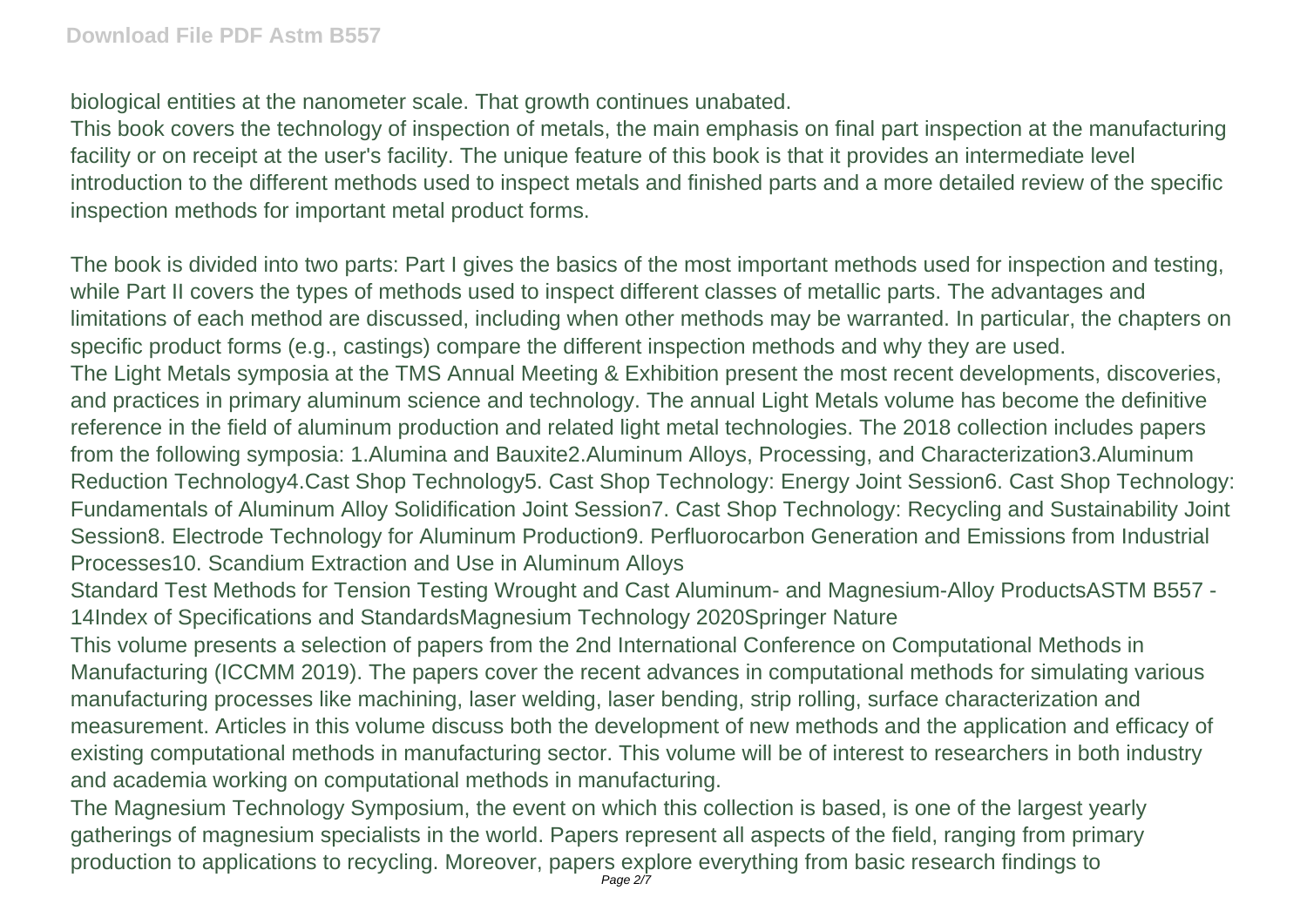industrialization. Magnesium Technology 2017 covers a broad spectrum of current topics, including alloys and their properties; cast products and processing; wrought products and processing; forming, joining, and machining; corrosion and surface finishing; ecology; and structural applications. In addition, there is coverage of new and emerging applications.

This collection features papers presented at the 147th Annual Meeting & Exhibition of The Minerals, Metals & Materials Society.

This book is a printed edition of the Special Issue "Mechanical Behaviour of Aluminium Alloys" that was published in Applied Sciences

This book serves as a comprehensive resource on various traditional, advanced and futuristic material technologies for aerospace applications encompassing nearly 20 major areas. Each of the chapters addresses scientific principles behind processing and production, production details, equipment and facilities for industrial production, and finally aerospace application areas of these material technologies. The chapters are authored by pioneers of industrial aerospace material technologies. This book has a well-planned layout in 4 parts. The first part deals with primary metal and material processing, including nano manufacturing. The second part deals with materials characterization and testing methodologies and technologies. The third part addresses structural design. Finally, several advanced material technologies are covered in the fourth part. Some key advanced topics such as "Structural Design by ASIP", "Damage Mechanics-Based Life Prediction and Extension" and "Principles of Structural Health Monitoring" are dealt with at equal length as the traditional aerospace materials technology topics. This book will be useful to students, researchers and professionals working in the domain of aerospace materials.

Presents the most up-to-date information on the state of Materials Fabrication, Properties, Characterization, and Modeling. It's a great mix of practical applied technology and hard science, which is of invaluable benefit to the global industry.

The Magnesium Technology Symposium, the event on which this collection is based, is one of the largest yearly gatherings of magnesium specialists in the world. Papers represent all aspects of the field, ranging from primary production to applications to recycling. Moreover, papers explore everything from basic research findings to industrialization. Magnesium Technology 2020 covers a broad spectrum of current topics, including alloys and their properties; cast products and processing; wrought products and processing; forming, joining, and machining; corrosion and surface finishing; and structural applications. In addition, there is coverage of new and emerging applications. An update of the definitive annual reference source in the field of aluminum production and related light metals technologies, a great mix of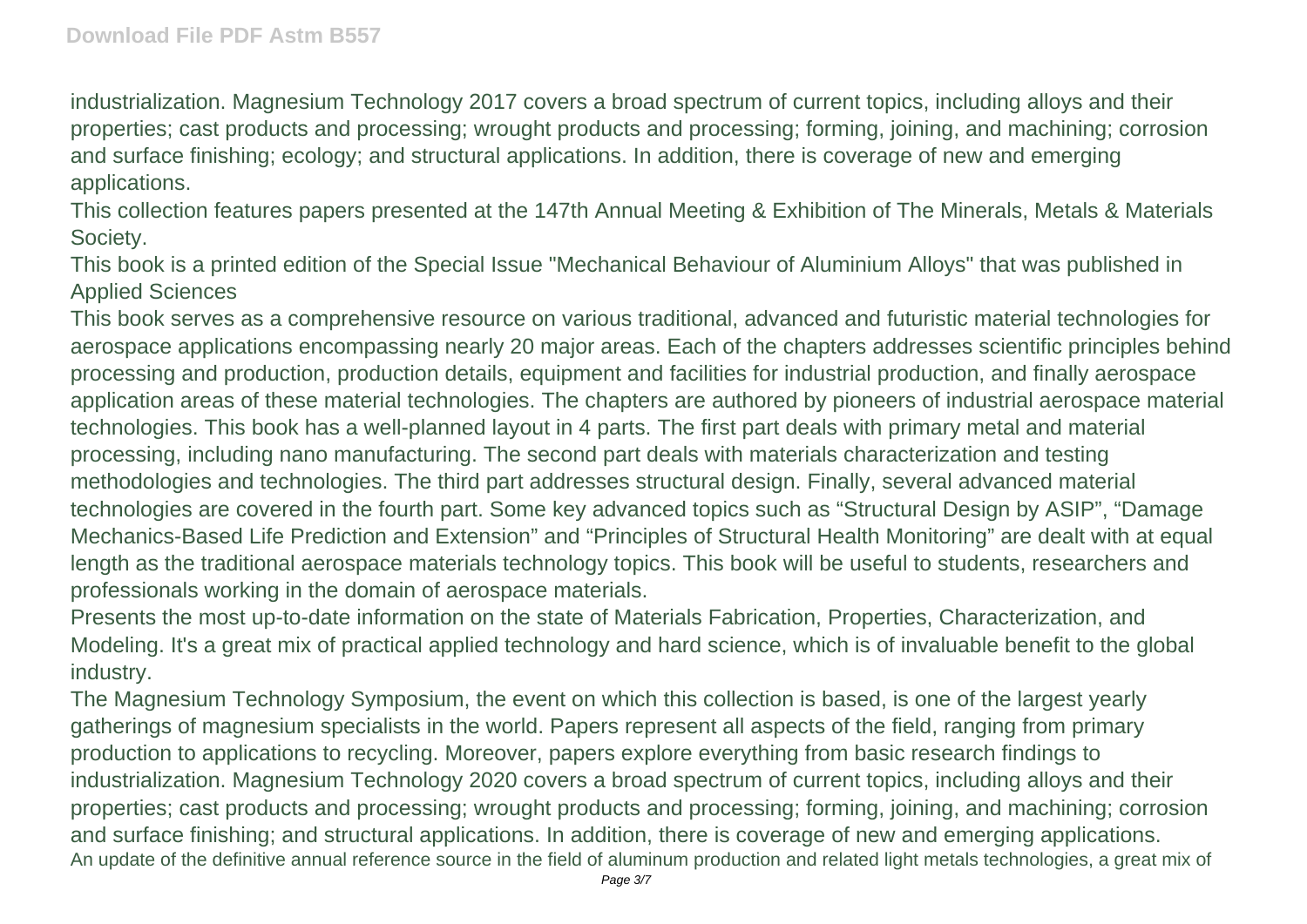## **Download File PDF Astm B557**

materials science and practical, applied technology surrounding aluminum, bauxite, aluminum reduction, rolling, casting, and production. The importance of practical training in engineering education, as emphasized by the AICTE, has motivated the authors to compile the work of various engineering laboratories into a systematic text and practical laboratory book. The manual is written in a simple language and lucid style. It is hoped that students will understand the manual without any difficulty and perform the experiments. The first part of the book has been designed to cover the mechanics and testing of Materials as per ASTM standards. It incorporates basics of mechanics required to handle the latest testing equipment's for testing of Materials. Later half of the book covers the basic science and properties of materials along with the micro analysis of the materials. Brief theory and basic fundamentals have been incorporated to understand the experiments and for the preparation of lab report independently. Sample calculations have been provided to help the students in tabulating the experimental and theoretical results, comparing and interpreting them within technical frame. The book also covers the general aspects for the preparation of a technical report and precautions to be taken in the laboratories for accurate and save performance of experiments. In end of each experiment questions related to each experiment have been provided to test the depth of knowledge gained by the students. The manual has been prepared as per the general requirements of strength of material laboratory and Material science text laboratories for any graduate and Diploma level class syllabus. Material mechanics, testing and their analysis is an important engineering aspect and its knowledge is applied in almost all industries. We hope that manual would be useful for establishing a new laboratory and for the students of all branches. Any suggestions for further improvement of the manual will be welcome and incorporated in the next edition. This book details aluminum alloys with special focus on the aluminum silicon (Al?Si) systems – that are the most abundant alloys second only to steel. The authors include a description of the manufacturing principles, thermodynamics, and other main characteristics of Al?Si alloys. Principles of processing, testing, and in particular applications in the Automotive, Aeronautical and Aerospace fields are addressed. This book gathers the best articles presented by researchers and industrial experts at the International Conference on "Innovative Design and Development Practices in Aerospace and Automotive Engineering (I-DAD 2018)". The papers discuss new design concepts, analysis and manufacturing technologies, with an emphasis on achieving improved performance by downsizing; improving the weight-to-strength ratio, fuel efficiency, and operational capability at room and elevated temperatures; reducing wear and tear; and addressing NVH aspects, while balancing the challenges of Euro IV/Barat Stage IV emission norms and beyond, greenhouse effects, and recyclable materials. The innovative methods discussed here offer valuable reference material for educational and research organizations, as well as industry, encouraging them to pursue challenging projects of mutual interest.

Special edition of the Federal Register, containing a codification of documents of general applicability and future effect ... with ancillaries. This book presents select proceedings of the International Conference on Engineering Materials, Metallurgy and Manufacturing (ICEMMM 2018), and covers topics regarding both the characterization of materials and their applications across engineering domains. It addresses standard materials such as metals, polymers and composites, as well as nano-, bio- and smart materials. In closing, the book explores energy, the environment and green processes as related to materials engineering. Given its content, it will prove valuable to a broad readership of students, researchers, and professionals alike.

This collection gives broad and up-to-date results in the research and development of materials characterization and processing. Coverage is well-rounded from minerals, metals, and materials characterization and developments in extraction to the fabrication and performance of materials. In addition, topics as varied as structural steels to electronic materials to plant-based composites are explored. The latest research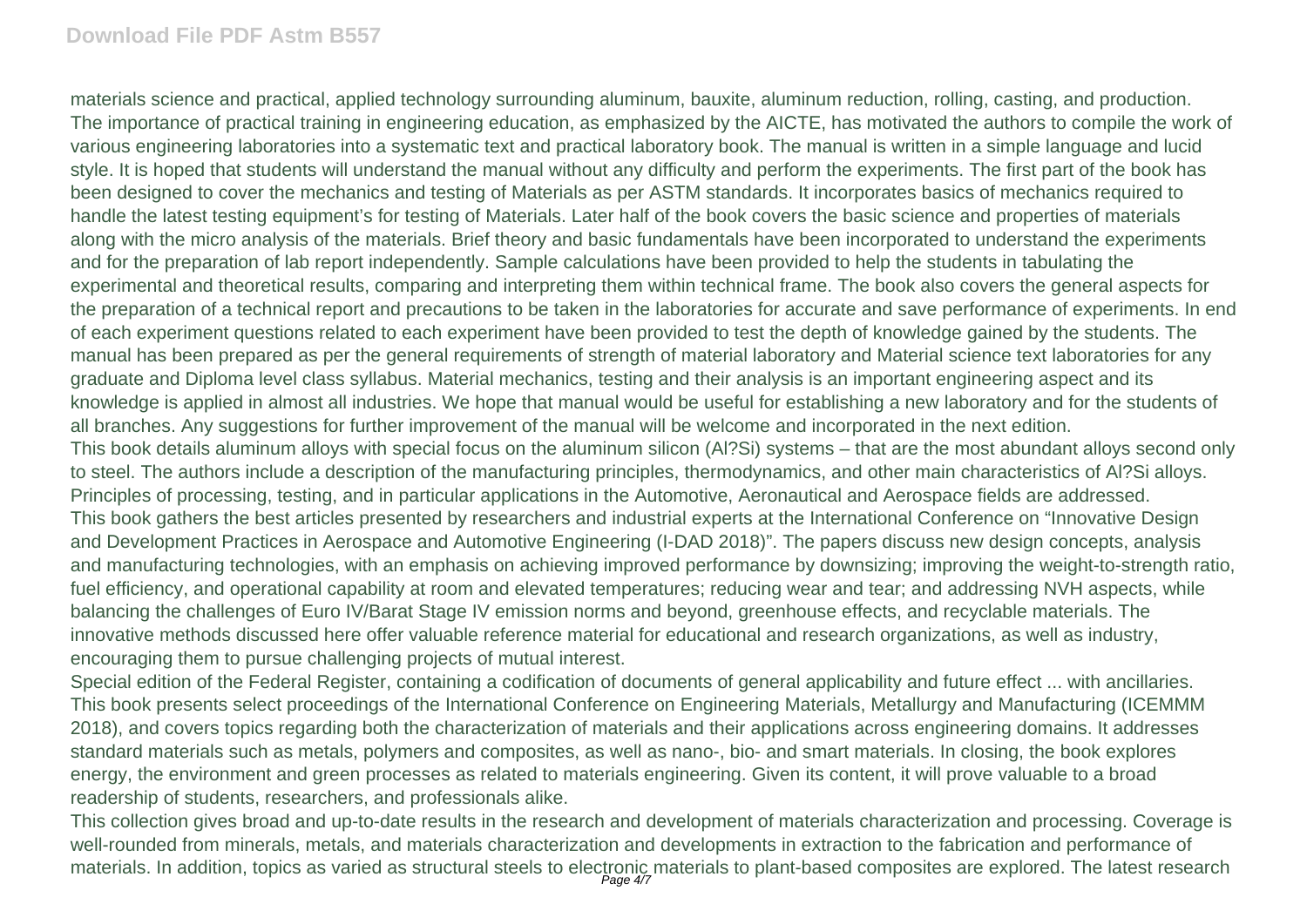presented in this wide area make this book both timely and relevant to the materials science field as a whole. The book explores scientific processes to characterize materials using modern technologies, and focuses on the interrelationships and interdependence among processing, structure, properties, and performance of materials. Topics covered include ferrous materials, non-ferrous materials, minerals, ceramics, clays, soft materials, method development, processing, corrosion, welding, solidification, composites, extraction, powders, nanomaterials, advanced materials, and several others.

This book focuses on strengthening and joining materials by means of plastic deformation, gathering extended research papers presented at the AIMTDR 2016 conference. Plastic deformation is used in materials processing to improve the strength of the material. For example, the rod/screw used to connect the cooker handle to the main body has to be strong and sustainable; such rods can be strengthened by plastic deformation (using multi-stage forming operations etc.). Similarly, joining by means of plastic deformation is highly valuable since it avoids the material and environmental degradation often caused by fusion welding processes. The book discusses various processing techniques in which plastic deformation is used to strengthen materials – e.g. in equal channel angular extrusion, autofrettage etc., or to join materials without melting them – e.g. in friction stir processing, riveting etc. Offering an extensive guide, the book includes chapters on roll bonding, equal channel angular pressing, autofrettage, friction stir processing/welding, magnetic pulse welding, and riveting – processes used to strengthen and join a variety of materials for lightweight applications and sustainable manufacturing. The contents of this book will be useful to researchers and practitioners alike. In a career spanning almost six decades, Prof. John T. Berry has made significant contributions towards building our understanding of solidification and process-structure-property relationships in shaped castings. Celebrating his contributions, the Fourth International Shape Casting Symposium, which takes place at the 2011 TMS Annual Meeting & Exhibition, has been organized in his honor. Shape Casting 2011 contains the proceedings of the symposium in which scientists and engineers from around the world presented their own research findings, discussed challenges in the field, and projected future directions. Papers explore such topics as liquid metal quality; filling and feeding systems; process modeling for shaped castings; structure-property relationships; performance of shaped castings; and machinability of castings.

Dynamic Behavior of Materials, Volume 1 of the Proceedings of the 2019 SEM Annual Conference & Exposition on Experimental and Applied Mechanics, the first volume of six from the Conference, brings together contributions to this important area of research and engineering. The collection presents early findings and case studies on fundamental and applied aspects of Experimental Mechanics, including papers on: Synchrotron Applications/Advanced Dynamic Imaging Quantitative Visualization of Dynamic Events Novel Experimental Techniques Dynamic Behavior of Geomaterials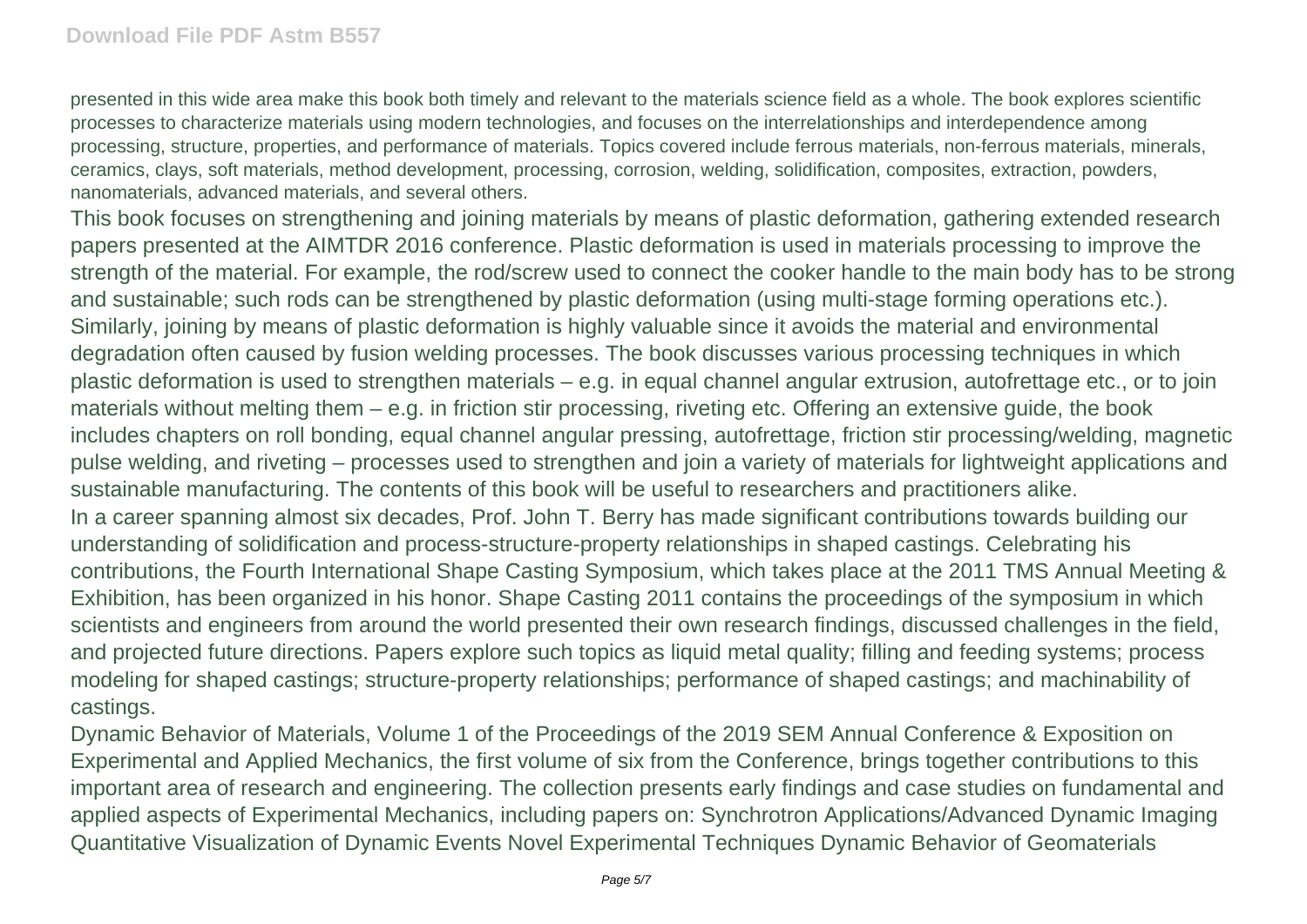Dynamic Failure & Fragmentation Dynamic Response of Low Impedance Materials Hybrid Experimental/Computational Studies Shock and Blast Loading Advances in Material Modeling Industrial Applications

This practical guide to product and process engineering of various aluminum castings emphasizes process and material characteristics; product-process-alloy integration; manufacturing aspects of aluminum casting; product design features; tooling design, feeding and gating design; product quality needs and specifications; product launches; and successful conversions of aluminum from steel and iron.

The need for light-weight materials, especially in the automobile industry, created renewed interest in innovative applications of magnesium materials. This demand has resulted in increased research and development activity in companies and research institutes in order to achieve an improved property profile and better choice of alloy systems. Here, development trends and application potential in different fields like the automotive industry and communication technology are discussed in an interdisciplinary framework.

Friction stir welding has seen significant growth in both technology implementation and scientific exploration. This book covers all aspects of friction stir welding and processing, from fundamentals to design and applications. It also includes an update on the current research issues in the field of friction stir welding and a guide for further research.

Fundamentals of Aluminium Metallurgy: Recent Advances updates the very successful book Fundamentals of Aluminium Metallurgy. As the technologies related to casting and forming of aluminum components are rapidly improving, with new technologies generating alternative manufacturing methods that improve competitiveness, this book is a timely resource. Sections provide an overview of recent research breakthroughs, methods and techniques of advanced manufacture, including additive manufacturing and 3D printing, a comprehensive discussion of the status of metalcasting technologies, including sand casting, permanent mold casting, pressure diecastings and investment casting, and recent information on advanced wrought alloy development, including automotive bodysheet materials, amorphous glassy materials, and more. Target readership for the book includes PhD students and academics, the casting industry, and those interested in new industrial opportunities and advanced products. Includes detailed and specific information on the processing of aluminum alloys, including additive manufacturing and advanced casting techniques Written for a broad ranging readership, from academics, to those in the industry who need to know about the latest techniques for working with aluminum Comprehensive, up-to-date coverage, with the most recent advances in the industry

This book presents the outcomes of the International Conference on Intelligent Manufacturing and Automation (ICIMA 2018) organized by the Departments of Mechanical Engineering and Production Engineering at Dwarkadas J. Sanghvi College of Engineering, Mumbai, and the Indian Society of Manufacturing Engineers. It includes original research and the latest advances in